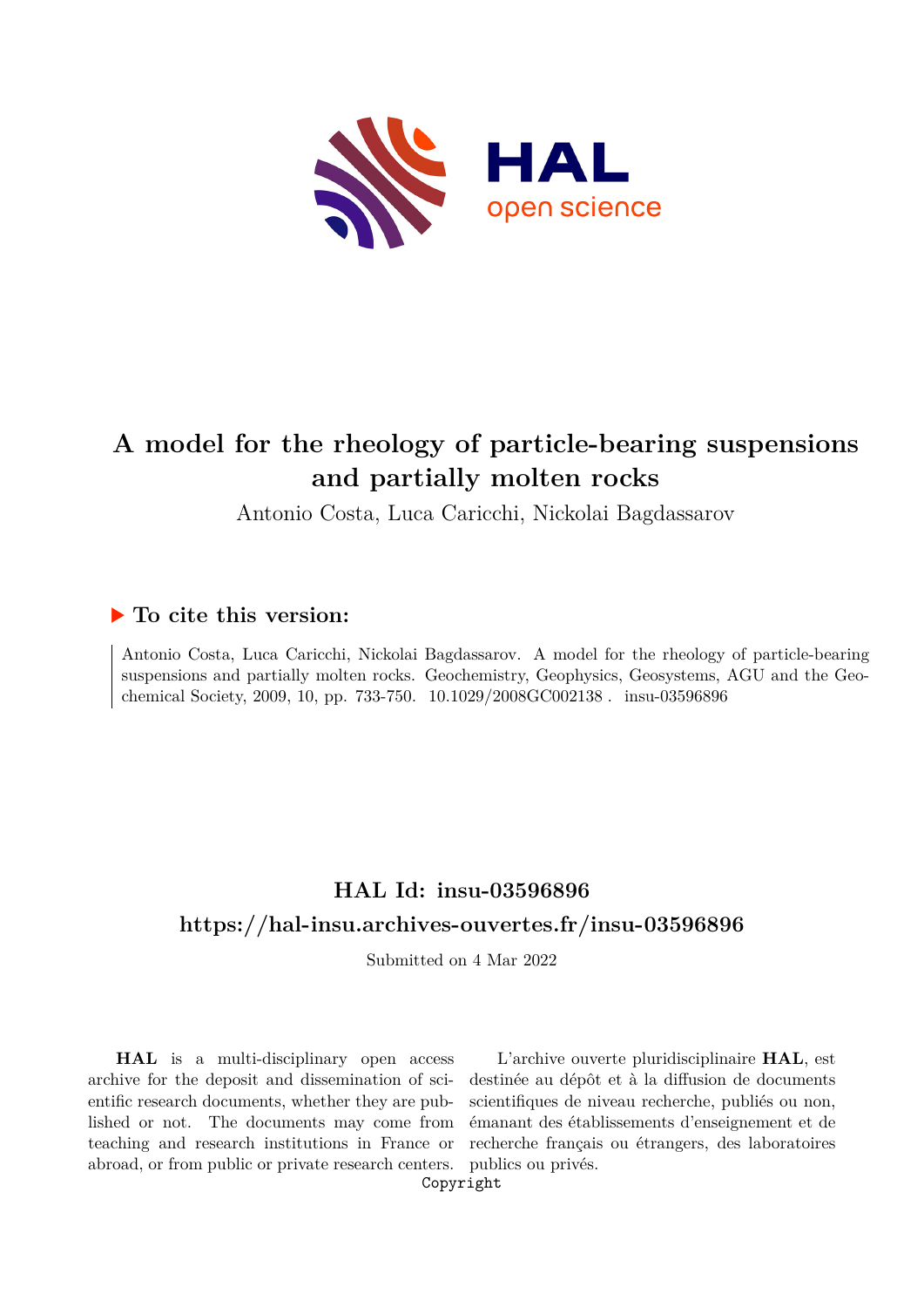

# A model for the rheology of particle-bearing suspensions and partially molten rocks

## Antonio Costa

Istituto Nazionale di Geofisica e Vulcanologia, I-80124 Naples, Italy

Centre for Environmental and Geophysical Flows, Department of Earth Sciences, University of Bristol, Bristol BS8 1RJ, UK (costa@ov.ingv.it)

## Luca Caricchi

Department of Earth Sciences, ETH Zurich, CH-8092 Zurich, Switzerland

Now at Institut des Sciences de la Terre, Université d'Orleans, F-45071 Orleans CEDEX, France

#### Nickolai Bagdassarov

Institut für Geowissenschaften, Facheinheit Geophysik, Universität Frankfurt, D-60438 Frankfurt, Germany

[1] This contribution presents a semiempirical model describing the effective relative viscosity of crystalbearing magmas as function of crystal fraction and strain rate. The model was applied to an extensive data set of magmatic suspensions and partially molten rocks providing a range of values for the fitting parameters that control the behavior of the relative viscosity curves as a function of the crystal fraction in an intermediate range of crystallinity (30–80 vol % crystals). The analysis of the results and of the materials used in the experiments allows for evaluating the physical meaning of the parameters of the proposed model. We show that the model, by varying the parameters within the ranges obtained during the fitting procedure, is able to describe satisfactory the effective relative viscosity as a function of crystal fraction and strain rate for suspensions having different geometrical characteristics of the suspended solid fraction.

Components: 6984 words, 4 figures, 1 table.

Keywords: melts; concentrated suspensions; viscosity; strain rate.

Index Terms: 8160 Tectonophysics: Rheology: general (1236, 8032); 8429 Volcanology: Lava rheology and morphology; 8439 Volcanology: Physics and chemistry of magma bodies.

Received 26 June 2008; Revised 16 January 2009; Accepted 28 January 2009; Published 18 March 2009.

Costa, A., L. Caricchi, and N. Bagdassarov (2009), A model for the rheology of particle-bearing suspensions and partially molten rocks, Geochem. Geophys. Geosyst., 10, Q03010, doi:10.1029/2008GC002138.

## 1. Introduction

[2] A quantitative description of the rheology of solid-liquid suspensions is of a great interest in

many application fields, encompassing extremes such as molding processes in industry or magma flow in geosciences. The knowledge of the rheology of magmas with large fraction of crystals is important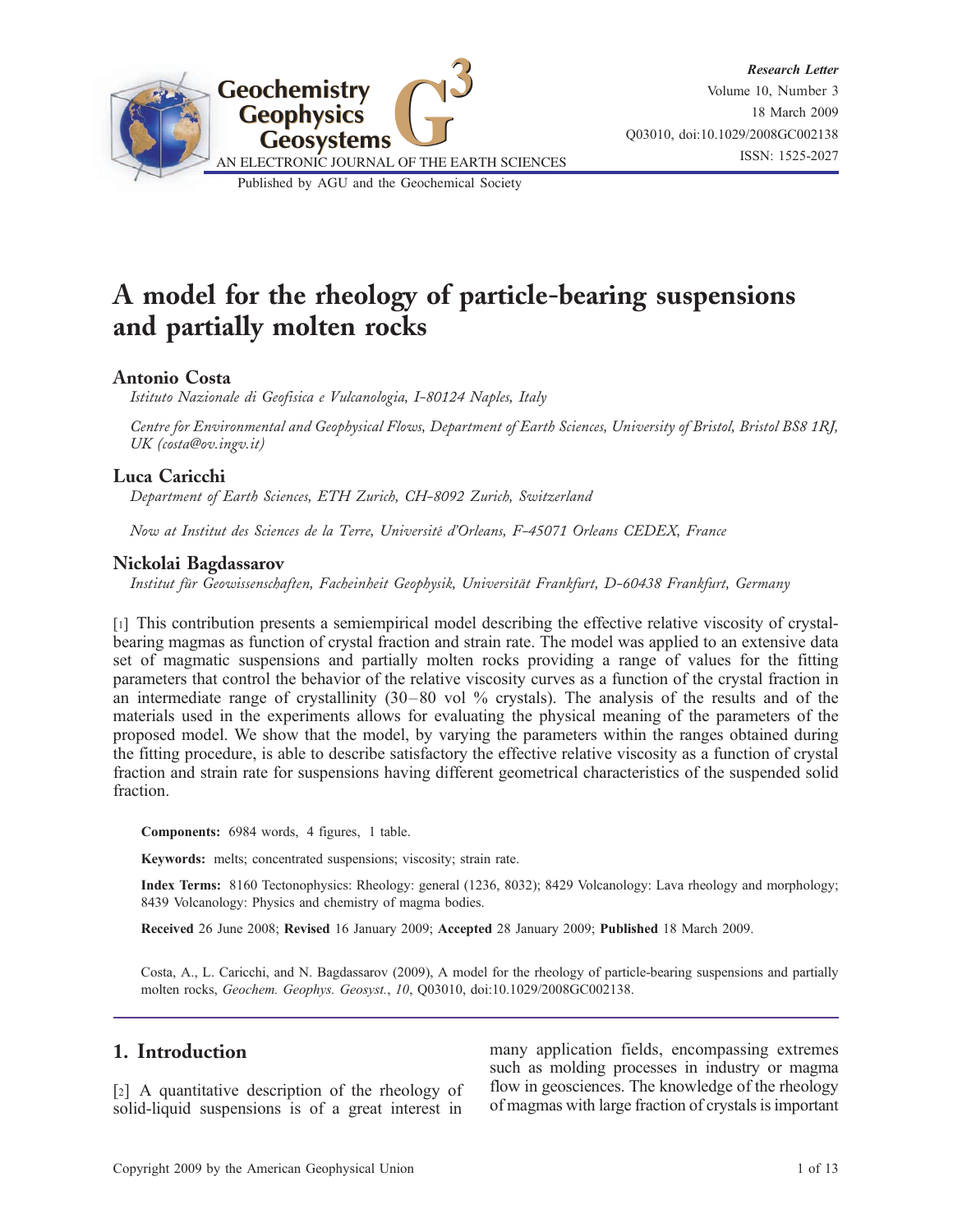COSTA ET AL.: RHEOLOGY OF PARTICLE-BEARING SUSPENSIONS 10.1029/2008GC002138

to define the dynamics of magma rise inside volcanic conduits, the extrusion of volcanic domes and more generally the dynamics of volcanic eruptions.

**Geochemistry Geophysics**

[3] Several studies on the rheological behavior of magmatic suspensions and partially molten systems were published in the last 30 years. The pioneering works of Goetze [1977] and Arzi [1978] dominated the view on the transition from a solid-state to a melt-dominated creep rheology, setting the threshold at a melt fraction about 0.25– 0.30 (rheological critical melt percentage, RCMP). Successively, a number of experimental studies focused on the rheological behavior of meltbearing materials. The rheology of partially molten rocks, with melt fractions lower than 0.12, was explored thoroughly by Kohlstedt and Zimmerman [1996]. The rheology of magma with solid fractions lower than 0.35–0.40 was investigated by Pinkerton and Stevenson [1992]. These observations highlighted the necessity to address the physical meaning of the critical melt fraction (transition from melt-dominated to solid-state creep rheology). Creep data on partially molten granites collected by Rutter and Neumann [1995] raised the question about the rapidity of the transition approaching the RCMP in a two phase system. Vigneresse et al. [1996] argued that the RCMP during crystallization differs from the RCMP during melting. The review of Ji and Xia [2002] explored a few different models of two-phase mixture rheology concluding that the relative viscosity of crystal supported systems and melt supported materials can be described using the Reuss [1929] and *Voigt* [1928] bounds. The exponential decrease of relative viscosity at the critical melt fraction was interpreted as a transition from isostrain rate (solid-phase dominated; Voigt bound) to isostress (melt-phase dominated; Reuss bound) deformation conditions [e.g., Takeda and Obata, 2003]. Petford [2003] reviewed the existing literature and experimental data on rheology of magmatic suspensions and partially molten rocks. He pointed out the crucial role of the relationship between tortuosity and porosity for various packing densities in determining the position of the RCMP. Rosenberg and Handy [2005] identified two major rheological transitions occurring in partially molten rocks: the melt connectivity transition (MCT) occurring at melt fraction around 0.07, which induces a major decrease of the strength of the fully crystallized rock, and the second transition, defined as solid-liquid transition

(SLT), occurring at melt fraction around 0.5 corresponding to the previously described RCMP.

[4] We present a semiempirical model able to describe the rheological effects of crystals from low to medium-high solid fractions, reproducing the transition from the regime where the strength is controlled by melt viscosity up to the beginning of the regime where strength is controlled by the solid framework, avoiding the singularity predicted by classical models at the maximum packing fraction [e.g., Roscoe, 1952; Krieger and Dougherty, 1959] Although we are aware that the relationship between stresses and strain rates for highly crystallized melts and partially molten rocks is very complex [see, e.g., Renner et al., 2000; Bercovici et al., 2001; Rosenberg and Handy, 2005] and can be nonunique, here our aim is to describe only an effective shear rheology of homogeneous systems of melts with crystals from low to medium-high solid fractions by means of a mathematical model, the adjustable parameters of which can be interpreted in terms of physical conditions of deformation experiments.

[5] The parameterization includes the strain rate– dependent rheology of partially crystallized materials. The analysis of the fitting results, taking into account the characteristics of the materials employed in the experiments and the application of some theoretical concepts on the rheology of two-phase mixtures, allow for assigning a physical meaning to the parameters of the proposed equations. Finally the effect of particle shapes and crystal size distribution on the variation of viscosity as function of crystal fraction and strain rate is also discussed.

## 2. Parameterization for Solid Fraction Dependence

[6] A quantitative description of the variations of viscosity as function of the solid fraction present several problems. The effective relative viscosity (ratio between the effective viscosity of the solidliquid suspension and the viscosity of the liquid phase) needs to be introduced in many cases [see Costa, 2005]. Since viscosity controls magma transport, modeling of volcanic processes such as dome growth requires to estimate the viscosity dependence on crystal content, even in the limit of high solid fractions where few experimental observations are available [see, e.g., Melnik and Sparks, 1999, 2005; Costa et al., 2007a, 2007b].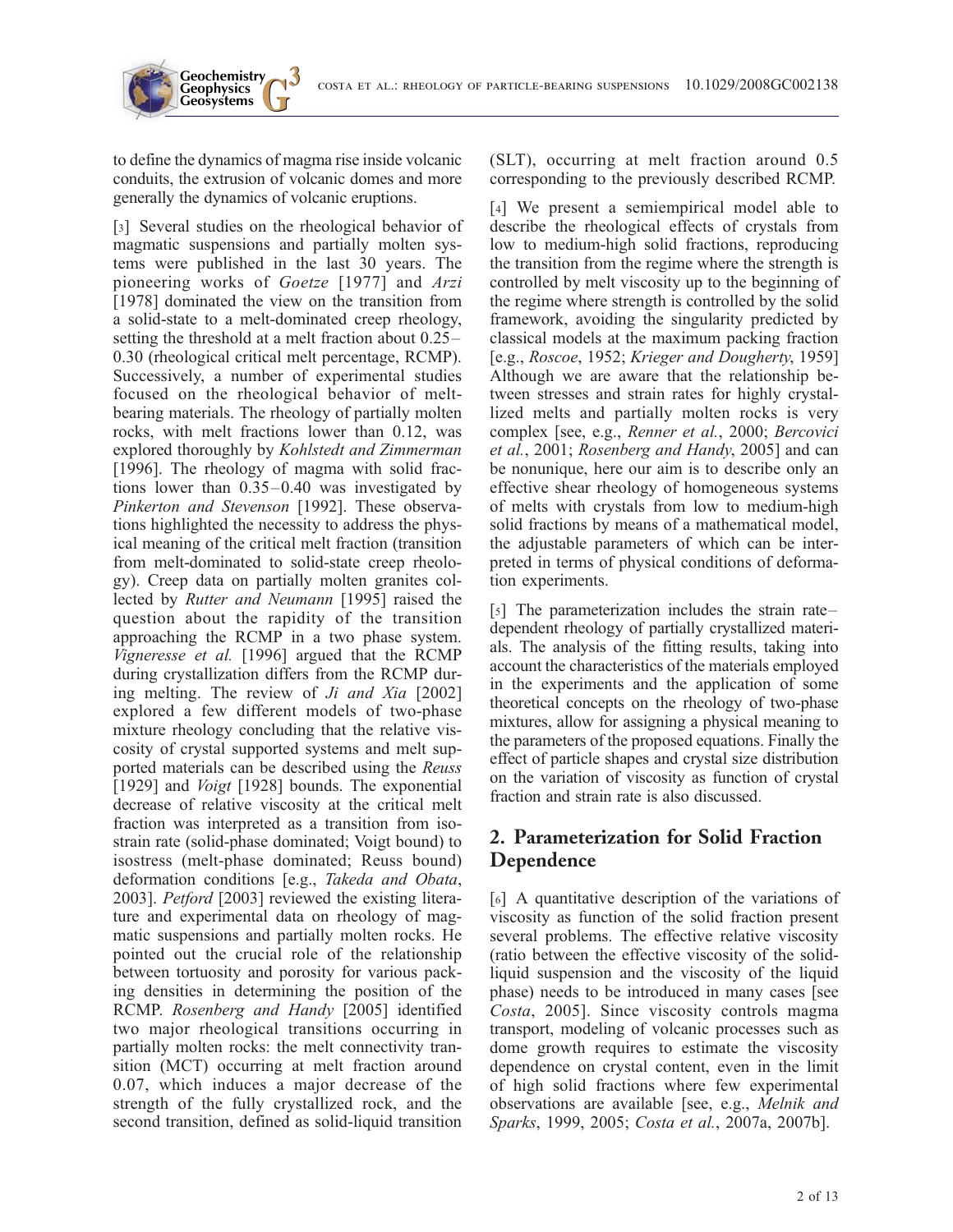

[7] A parameterization describing the relative viscosities of a melt-solid mixture, valid for relatively large solid fractions, was proposed by Costa [2005]. At low solid content the parameterization is approximately reduced to the well-established formulation of Krieger and Dougherty [1959]. However, for large particle volume fractions  $(\varphi)$ , the parameterization suggested by Costa [2005] tends quickly to a constant value, because the nonlinear term in the error function ("erf") rapidly saturates as  $\varphi$  approaches unity. The *Costa* [2005] relationship for relative viscosity of concentrated suspensions was later improved and generalized by Costa et al. [2007a] (see also http://arxiv.org/pdf/ physics/0512173). The parameterization used by Costa et al. [2007a, 2007b] is adopted also in the current study. The relationship between the relative viscosity and the particle volume fraction is described by:

$$
\eta(\phi) = \frac{1 + \varphi^{\delta}}{\left[1 - F(\varphi, \varepsilon, \gamma)\right]^{B \cdot \phi_{\ast}}},\tag{1}
$$

where

$$
F = (1 - \xi) \cdot \text{erf}\left[\frac{\sqrt{\pi}}{2 \cdot (1 - \xi)} \varphi \cdot (1 + \varphi^{\gamma})\right] \text{ with } \varphi = \frac{\phi}{\phi_*}.
$$
\n(2)

Here  $\phi_*$  represents the critical solid fraction at the onset of the exponential increase of  $\eta$ ;  $\xi$  ( $\ll$ 1),  $\gamma$ and  $\delta$  are empirical parameters and  $B$  is the Einstein coefficient (i.e., the intrinsic viscosity) with a nominal value of 2.5. The parameter  $\gamma$  is a measure of the rapidity of relative viscosity increase with crystal fraction, as  $\phi$  approaches  $\phi$ .  $\delta$  controls the increase of  $\eta$  at  $\phi > \phi_*$ . As demonstrated below,  $\delta$  can be expressed in terms of  $\gamma$  as  $\delta = A - \gamma$  where  $A = 13$  is an empirical constant. For large  $\delta$ , the second term in the numerator represents a negligible correction when  $\phi < \phi_*$ , while it becomes important when  $\phi > \phi_*$ . At  $\phi = \phi * \eta$  depends on  $\xi$  and  $\phi *$ , only:

$$
\eta_* = \eta\left(\phi_*\right) = 2 \cdot \left[1 - (1 - \xi) \cdot \text{erf}\left(\frac{\sqrt{\pi}}{1 - \xi}\right)\right]^{-B \cdot \phi_*}.\tag{3}
$$

Expanding  $F$  in equation (2) as a Taylor series [see Costa, 2005], it can be noticed that with decreasing  $\phi$ , at  $\phi < \phi$ , equation (1) tends exactly to the Krieger and Dougherty [1959] relationship:

$$
\eta = \left(1 - \phi/\phi^*\right)^{-B \cdot \phi^*},\tag{4}
$$

and when  $\phi \rightarrow 0$ , it recovers exactly to the Einstein equation:

$$
\eta(\phi) = (1 + B \cdot \phi). \tag{5}
$$

## 3. Model Applicability, Strain Rate Effects, Influence of Particle Shape, and Particle Size Distribution

[8] The rheology of a solid-fluid mixture is very complex and several simplifying assumptions need to be introduced. The full description of an isotropic linear medium requires the use of two viscosities, a bulk viscosity and a shear viscosity. Moreover, localized failure of partially molten rock does not permit a unique mapping between the space of stress and strain rate tensor [e.g., Rutter and Neumann, 1995].

[9] In order to simplify the problem we consider only homogeneous systems of melts with crystals from low to medium-high solid fractions. Results obtained above the percolation threshold of the solid matrix (the maximum solid fraction to obtain liquid interconnection) are considered merely as mathematical extrapolations. Moreover we describe the rheology of the homogenous systems simply by means of an effective shear viscosity, defined as the ratio between the maximum differential stress and the strain rate.

[10] Besides the increase in viscosity with crystal fraction, the rheology of highly concentrated solidfluid mixture strongly depends on strain rate, crystal shapes and crystal size distribution. Concerning strain rate, Caricchi et al. [2007] experimentally showed that at relatively low strain rates  $(10^{-6}$  –  $10^{-5}$  s<sup>-1</sup>) particle-silicate melt suspensions behave as a Newtonian liquid. Increasing strain rate ( $\dot{\varepsilon}$ ), and consequently the applied stress, beyond these values induces a transition to non-Newtonian behavior (shear thinning) caused by a decrease of the degree of randomness of the particle distribution. At high enough strain rates ( $\sim 10^{-3}$  s<sup>-1</sup>), a maximum degree of ordering is reached and the effective viscosity is no longer strain rate–dependent. This high strain rate rheological behavior was observed in several particle-bearing suspensions and was defined as pseudo-Binghamian behavior [e.g., van der Werff and de Kruif, 1989; Barnes, 1999]. However, for the case of magmas, at large strain rates ( $\dot{\varepsilon} > 10^{-3}$  s<sup>-1</sup>), viscous heating can lead to an additional decrease of the melt viscosity [Hess et al., 2008]. The proposed formulation considers the existence of a pseudo-Binghamian rheological field for  $\dot{\varepsilon} > 10^{-3} \text{ s}^{-1}$  and, as a conse-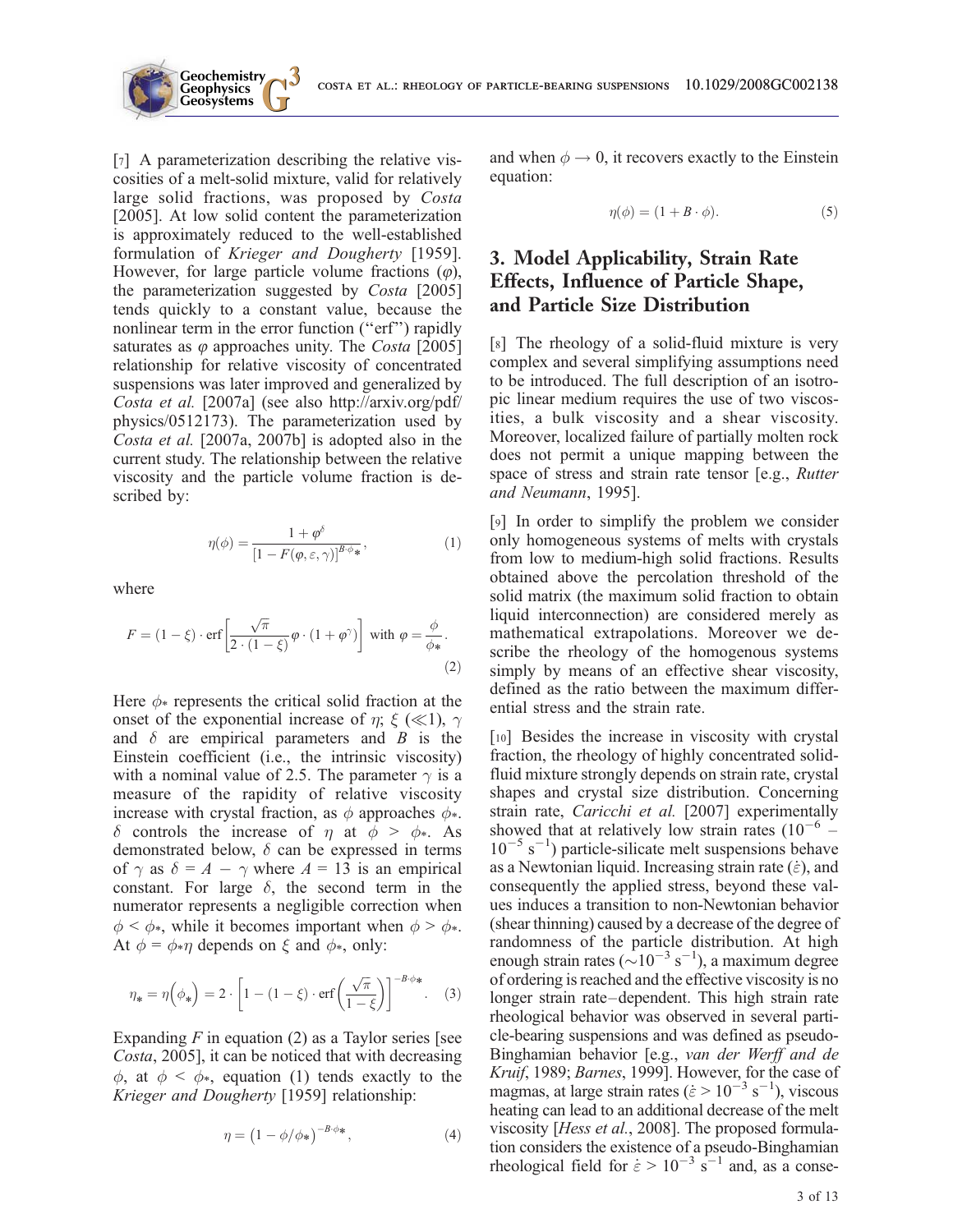

quence, the presented model provides only an upper limit of effective relative viscosity at higher strain rates. The rheological transitions occurring with increasing strain rate from Newtonian to non-Newtonian and finally pseudo-Binghamian behavior, influence the parameters of equation (2). The parameters  $\phi_*, \xi, \gamma$ and  $\delta$  are nearly constant up to the transition to non-Newtonian behavior, they become, again, almost constant at a strain rate of about  $10^{-3}$  s<sup>-1</sup> where the mixture behaves as a pseudo-Bingham material. Parameters in equation (2) were empirically described by *Caricchi et al.* [2007] as a function of  $\dot{\varepsilon}$  by:

**Geophysics**

$$
\phi_* = \phi_t + \Delta \phi \tanh [b_\phi Log_{10}(\dot{\varepsilon}) + c_\phi],
$$
  
\n
$$
\xi = \xi_t + \Delta \xi \tanh [b_\xi Log_{10}(\dot{\varepsilon}) + c_\xi],
$$
  
\n
$$
\gamma = \gamma_t + \Delta \gamma \tanh [b_\gamma Log_{10}(\dot{\varepsilon}) + c_\gamma],
$$
  
\n
$$
\delta = \delta_t - \Delta \delta \tanh [b_\delta Log_{10}(\dot{\varepsilon}) + c_\delta]
$$
 (6)

(for the numerical values of the empirical constants see equations  $(6)$ – $(9)$  in the work by *Caricchi et al.* [2007]; in the work by *Caricchi et al.* [2007],  $\alpha$  =  $1 - \xi$ ). Results from *Caricchi et al.* [2007] show that  $\phi_*$ ,  $\xi$  and  $\gamma$  increase with increasing strain rate while  $\delta$  decreases with increasing strain rate. Their experimental data also show that  $c_{\delta}/b_{\delta} \approx c_{\gamma}/b_{\gamma} \approx$  $c_{\xi}/b_{\xi} \approx c_{\phi}/b_{\phi} - 1$ , indicating the occurrence of two characteristic strain rates  $\dot{\varepsilon}_c$  and  $\dot{\varepsilon}_d \approx 10 \cdot \dot{\varepsilon}_c$  that should be functions of the material properties. Moreover, their data suggest an approximately constant exponent for the dependence on  $\dot{\varepsilon}$  in equations (6). After some analytical manipulations, equations (6) can be rewritten as:

$$
\phi* = \phi_m + \Delta\phi \frac{(\dot{\varepsilon}/\dot{\varepsilon}_c)^n - (\dot{\varepsilon}_c/\dot{\varepsilon})^n}{(\dot{\varepsilon}/\dot{\varepsilon}_c)^n + (\dot{\varepsilon}_c/\dot{\varepsilon})^n}
$$
  

$$
\xi = \xi_m + \Delta\xi \frac{(\dot{\varepsilon}/\dot{\varepsilon}_d)^n - (\dot{\varepsilon}_d/\dot{\varepsilon})^n}{(\dot{\varepsilon}/\dot{\varepsilon}_d)^n + (\dot{\varepsilon}_d/\dot{\varepsilon})^n}
$$
  

$$
\gamma = \gamma_m + \Delta\gamma \frac{(\dot{\varepsilon}/\dot{\varepsilon}_d)^n - (\dot{\varepsilon}_d/\dot{\varepsilon})^n}{(\dot{\varepsilon}/\dot{\varepsilon}_d)^n + (\dot{\varepsilon}_d/\dot{\varepsilon})^n}
$$
  

$$
\delta = \delta_m - \Delta\delta \frac{(\dot{\varepsilon}/\dot{\varepsilon}_d)^n - (\dot{\varepsilon}_d/\dot{\varepsilon})^n}{(\dot{\varepsilon}/\dot{\varepsilon}_d)^n + (\dot{\varepsilon}_d/\dot{\varepsilon})^n}
$$
(7)

where  $\phi_m = (\phi_{\infty} + \phi_0)/2$ ,  $\Delta \phi = (\phi_{\infty} - \phi_0)/2$ ,  $\xi_m =$  $(\xi_{\infty} + \xi_0)/2$ ,  $\Delta \xi = (\xi_{\infty} - \xi_0)/2$ ,  $\gamma_m = (\gamma_{\infty} + \gamma_0)/2$ ,  $\Delta \gamma = (\gamma_{\infty} - \gamma_0)/2$ , and  $\delta_m = (\delta_{\infty} + \delta_0)/2$ ,  $\Delta \delta =$  $(\delta_0 - \delta_\infty)/2$  with subscript  $\infty$  indicating the values at very large  $\dot{\varepsilon}$  and subscript 0 those at very low  $\dot{\varepsilon}$ . The best fit of the data of Caricchi et al. [2007] results  $n \approx 0.33$ , Log<sub>10</sub> ( $\dot{\varepsilon}_c$ ) = -4.30, Log<sub>10</sub> ( $\dot{\varepsilon}_d$ ) =  $-3.37$ , and the other parameter values as reported in the caption of Figure 1.

[11] Experimental data for polymer melts with different volume fraction of fibers suggest, in a limited range, a linear dependence of  $\phi_*$  on the average aspect ratio [e.g., Pabst et al., 2006] but further investigations are necessary. Experimental data for polymer melts with different volume fraction of fibers show a linear dependence of  $\phi_*$  on the average aspect ratio [e.g., Pabst et al., 2006]:

$$
\phi_* = \phi_S - a_R(\overline{R} - 1), \tag{8}
$$

where  $\phi_s$  is the critical fraction for spherical particle, R is the average particle aspect ratio defined as ratio between the long and the short axes, and  $a_R$  is an empirical constant. The intrinsic viscosity B, here assumed constant for sake of simplicity, can also change with the aspect ratio [e.g., Pabst et al., 2006]. However, the lack of experimental data at high solid fraction does not permit to constrain the values of the empirical parameters for which further experimental data and investigations are needed [e.g., Mueller et al., 2008].

[12] Finally, experiments for bidispersed systems show that the smaller the particle diameter ratio the higher the critical solid fraction [e.g., *Chong et al.*, 1971]. The dependence of  $\phi_*$  on the crystal size distribution can be given as [*Chong et al.*, 1971]:

$$
\phi_* = \phi_{*md} \cdot \left(\frac{d}{D}\right)^{-0.1041},\tag{9}
$$

where  $\phi_{*md}$  denotes the critical fraction for a monodispersed system, and  $d$  and  $D$  are the diameters of the smaller and bigger particles respectively.

## 4. Data Set for the Calibration of the Model

[13] *Bagdassarov and Dorfman* [1998] reported a noteworthy data set of effective relative viscosities of partially molten granite. Their study includes data from Rutter and Neumann [1995], Auer et al. [1981], Rushmer [1995], Arzi [1978], and van der Molen and Paterson [1979]. Effective relative viscosity was thereby considered as the ratio between effective viscosity of the partially molten rock and the viscosity of the melt phase.

[14] In order to calibrate the parameterization described by equation (2) we used all data mentioned above for large  $\phi$  including data from *Lejeune and* Richet [1995], which measured relative viscosity of melt-particle suspensions up to solid fractions of  $0.65$  (Mg<sub>3</sub>Al<sub>2</sub>Si<sub>3</sub>O<sub>12</sub>), and results from *Caricchi et* al. [2007] for a water-bearing haplogranititc melt with suspended quartz particle fraction varying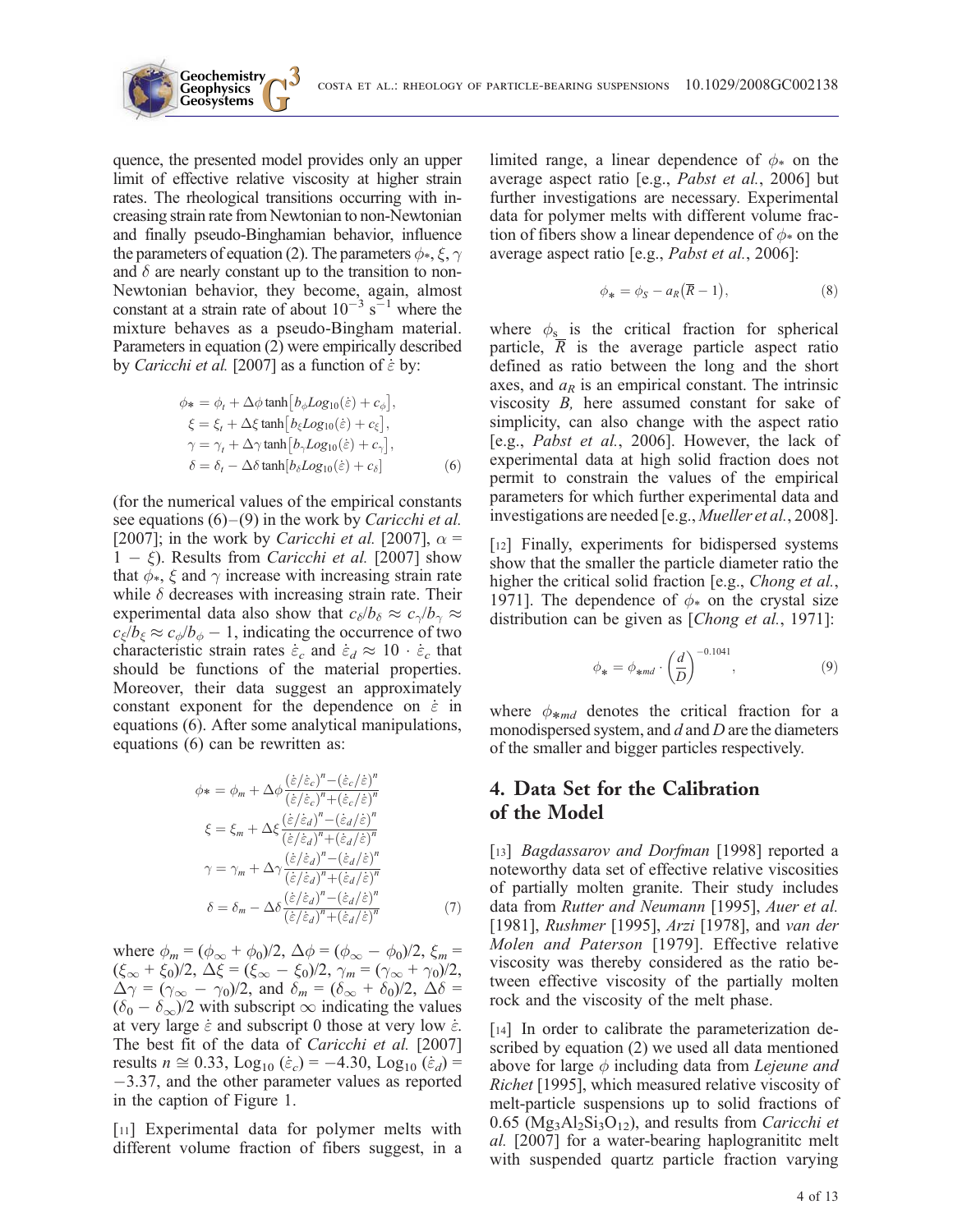

**Figure 1.** Strain rate dependence of parameters in equation (8) with  $n \approx 0.33$ ,  $\dot{\varepsilon}_c = 10$  $^{-4.3}$  s  $^{-1}$ , and  $\dot{\varepsilon}_d = 10$  $-3.37$  s  $\overline{a}$ .  $\mathring{\phi}$ versus  $\epsilon$  with  $\phi_{\scriptscriptstyle{\hbox{\tiny{m}}}}$  $_m = 0.591$  and  $\triangleleft$  $\phi_* = 0.069$ , (b)  $\xi$  versus  $\varepsilon$  with  $\xi_m = 4.63$  $\frac{1}{\times}$  $\frac{1}{4}$  $\prec$  $\gamma$  versus  $\epsilon$  with  $\tilde{\varepsilon}$  $_{m}$  = 5.76 and  $\triangleleft$ ج  $\parallel$ 4.46, and (d)  $\delta$  versus  $\dot{\varepsilon}$  with  $\delta_m = 6.78$  and  $\Delta \delta$  = 6.66. The values reported in Figure 1 are from *Caricchi et al.* [2007].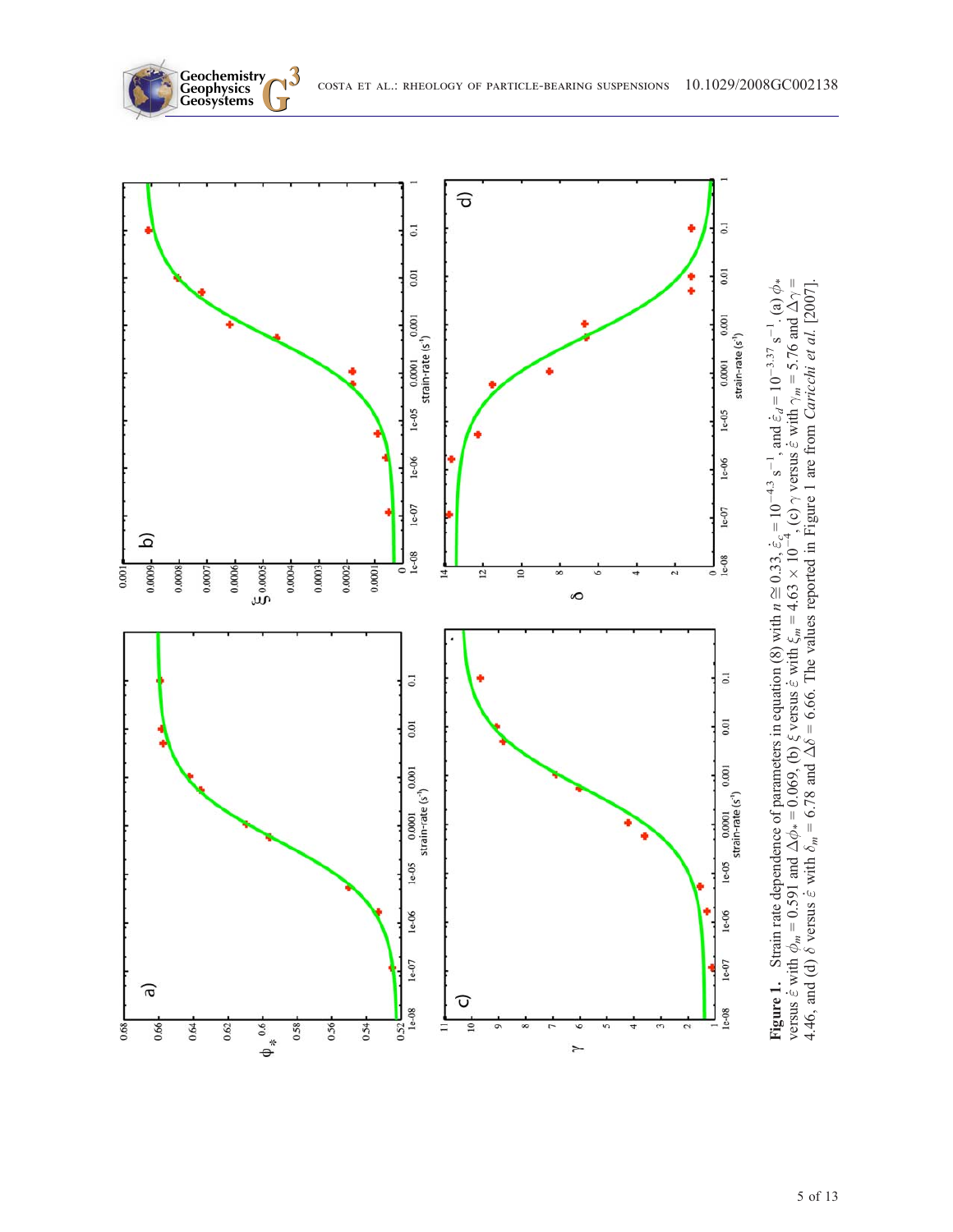

Figure 2. Variation of the logarithm of the effective relative viscosities with respect to the solid fraction for the data set reported in the inset. Dashed lines represent the bounding limits predicted by Caricchi et al. [2007].  $\delta = A - \gamma$ with  $A = 13$ . The gray shaded region denotes the region above the percolation threshold of the solid matrix (the maximum solid fraction to obtain liquid interconnection) where results need to be considered merely as mathematical extrapolations.

between 0.5 and 0.8. We also included data obtained from experiments with partially molten samples of olivine with MORB obtained by Scott and Kohlstedt [2006] and Hirth and Kohlstedt [1995] in the range of the strain rate from  $10^{-6}$  to  $10^{-4}$  s<sup>-1</sup> for diffusion creep regime. Additional data for a system containing particles with aspect ratios of 1:2.5 ( $Li_2Si_2O_5$  [*Lejeune and Richet*, 1995]) were also included. These data allow for investigating some particle shape effects on the fitting parameters. Data from Champallier et al. [2008] and Caricchi et al. [2008] were also considered in the data set for comparison. Champallier et al. [2008] conducted experiments on a system similar that investigated by Caricchi et al. [2007] in a strain rate range between  $6 \cdot 10^{-4}$  and  $2 \cdot 10^{-3}$  s<sup>-1</sup>. Caricchi et al. [2008] investigated a natural material containing elongated plagioclase particles. The data at medium to high crystal fraction were combined with the values predicted by the Krieger-Dougherty relationship for  $\phi$  < 0.1 and data of *Thomas* [1965] for  $\phi$  < 0.2 to encompass the variation of the effective viscosity over the full range of solid fractions.

[15] The available information on applied strain rate and geometrical characteristics of the suspended particles were extracted from each set of data considered for the fitting procedure. However, there are some limitations for the data reported by Arzi [1978] and Rutter and Neumann [1995] that is worth stressing. Arzi [1978] reported values of relative viscosity of  $10^8$ ,  $10^8$  and  $10^6$  for samples having melt fractions of 0.06, 0.12, and 0.17 respectively. The experiments on the different specimens were performed at different temperatures and the relative viscosity was calculated using melt phase viscosity values reported by Shaw [1963]. Unfortunately, the temperature effect on the viscosity of the silicate melt was not carefully considered during the calculation of the relative viscosity. Using the Hess and Dingwell [1996] model, which is more general and also able to reproduce Shaw's [1963] data, to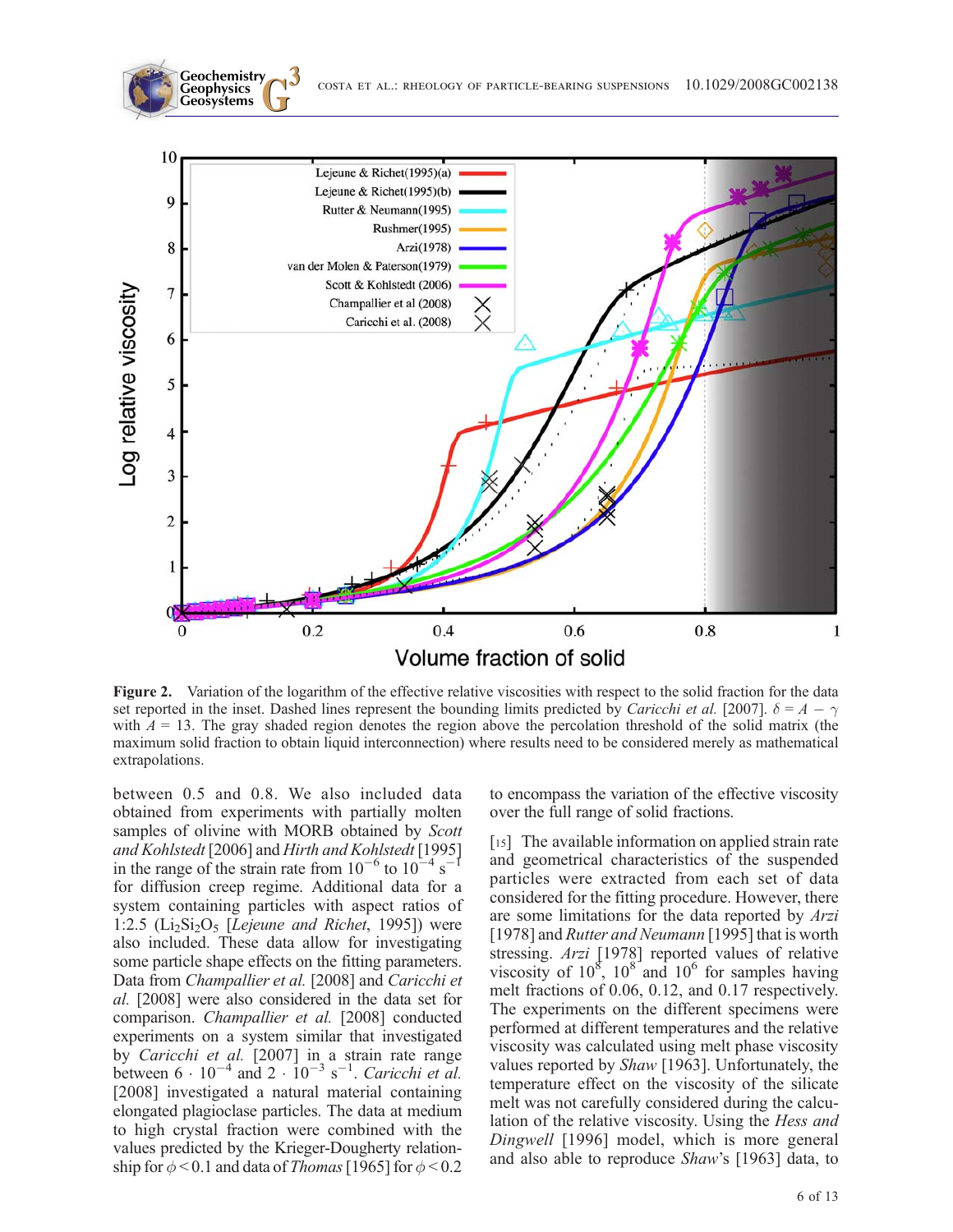|                                                         | Parameters <sup>a</sup> |              |              |              |              |              |              |                                      |  |  |  |  |
|---------------------------------------------------------|-------------------------|--------------|--------------|--------------|--------------|--------------|--------------|--------------------------------------|--|--|--|--|
|                                                         | 1a                      | 1b           |              |              |              |              | <sub>(</sub> |                                      |  |  |  |  |
| $\phi_*$                                                | 0.384                   | 0.489        | 0.451        | 0.652        | 0.706        | 0.736        | 0.622        | 0.592(0.52/0.66)                     |  |  |  |  |
| $\sim$<br>$\xi \cdot 10^{-4}$                           | 7.701<br>2.0            | 1.440<br>0.3 | 6.220<br>0.5 | 1.911<br>1.0 | 5.142<br>1.0 | 3.679<br>0.5 | 3.429<br>0.1 | 7.462(13.76/1.16)<br>4.75(0.32/9.18) |  |  |  |  |
| Log <sub>10</sub> $(\dot{\varepsilon})$ s <sup>-1</sup> | $-8/-6$                 | $-8/-6$      | $-7/-4$      | $-5$         | n.s.         | n.s.         | $-6/-4$      | $-6/-3$                              |  |  |  |  |

|  |  |  |  |  | Table 1. Parameters Obtained by the Best Fit of Experimental Data |  |
|--|--|--|--|--|-------------------------------------------------------------------|--|
|--|--|--|--|--|-------------------------------------------------------------------|--|

**Geochemistry Geophysics**

<sup>a</sup> Parameters 1a, Lejeune and Richet [1995] (for Li<sub>2</sub>Si<sub>2</sub>O<sub>5</sub>); parameters 1b, Lejeune and Richet [1995] (for Mg<sub>3</sub>Al<sub>2</sub>Si<sub>3</sub>O<sub>12</sub>); parameters 2, Rutter and Neumann [1995]; parameters 3, van der Molen and Paterson [1979]; parameters 4, Rushmer [1995]; parameters 5, Arzi [1978]; parameters 6, Scott and Kohlstedt [2006] and Hirth and Kohlstedt [1995]; parameters 7, Caricchi et al. [2007]. For all calculations,  $\delta = A - \gamma$  with  $A = 13$ . n.s. means ''not specified'' by the authors.

calculate the appropriate values of the melt viscosity at the experimental conditions investigated by Arzi [1978], the values of relative viscosity result  $10^9$ ,  $10^{8.6}$  and  $10^{6.9}$  for the sample with melt fraction 0.06, 0.12 and 0.17 respectively. Additionally, the applied stresses or strain rates are not reported for each experiment creating difficulties in evaluating the strain rate effect on the effective viscosity. The data of Rutter and Neumann [1995] present some uncertainties regarding the amount of melt present during the experiments. They used natural samples that are not in equilibrium at experimental conditions and, therefore, tend to react producing either melt or crystallizing mineral phases. Additionally, the authors report the difficulty to estimate the viscosity of the sample with the lowest  $\phi$  (0.53–0.67) because the applied stress at flow was within the experimental error. Consequently, the reported value of viscosity for  $\phi = 0.53$ is only an upper limit. As mentioned above, an additional aspect of the experiments performed by Rutter and Neumann [1995] that needs to be considered is the tendency, reported by the authors, of the samples to deform inhomogeneously. Brittle behavior and strain partitioning between the solid and liquid component of the deformed material is not accounted for by the model presented in this study.

#### 5. Fitting Results

[16] In Figure 2 and Table 1 we present the results obtained by best fitting equation (2) with the data set described above. The results show that most of the available experimental data are within the range predicted by Caricchi et al. [2007] for different applied stress (or strain rate) conditions.

[17] One of the most important parameters determining the rheological behavior of a dense solidliquid mixture is the critical solid fraction  $\phi_*$ . This critical fraction delimits the transition from a system where the viscosity of the suspension is controlled by the viscosity of the liquid phase to a system where particle-particle interactions induce a strong increase of viscosity [Caricchi et al., 2007]. The considered data set, summarized in Table 1, shows values of  $\phi_*$  over a wide range of crystal fractions ranging from 0.38 to 0.74 with an average value around 0.57. The dependence of  $\phi_*$  on the shear stress [Caricchi et al., 2007; Wildemuth and Williams, 1984] can partly explain this variation. As mentioned above, particle dispersion and particle aspect ratio [Chong et al., 1971; Solomon and Boger, 1998; Yue et al., 1999; Pabst et al., 2006] can additionally influencing  $\phi$  (see equations (8) and (9)). More specifically elongated particles tend to decrease  $\phi_*$  as confirmed by the data collected by Lejeune and Richet [1995] and Caricchi et al. [2008] (Figure 2).

#### 6. Discussion

[18] The proposed model provides good fitting results of the experimental data (Figure 2) but for identifying the physical significance of the adjustable parameters it is worth highlighting their effects and interpreting the results on the basis of the theory of two-phase suspensions (see Appendix A).

[19] The bulk viscosity of a mixture of two phases is bounded by two curves defined as isostrain rate bound (called upper or Voigt bound) and the isostress bound (called lower or Reuss bound). A more accurate description of the variation of the effective viscosity against the crystal fraction can be obtained from Hashin-Shtrikman bounds. Upper and lower bounds for the relative viscosity can be calculated as (see Appendix A):

$$
\eta_{HS}^{+} = \frac{\mu_2}{\mu_1} - \frac{1 - \phi}{\frac{1}{\mu_2/\mu_1 - 1} + \frac{2}{5} \cdot C^+ \cdot \phi \cdot \frac{\mu_1}{\mu_2}} \eta_{HS}^{-} = 1 + \frac{1}{\frac{1}{\mu_2/\mu_1 - 1} + \frac{2}{5} \cdot C^- \cdot (1 - \phi)}
$$
\n(10)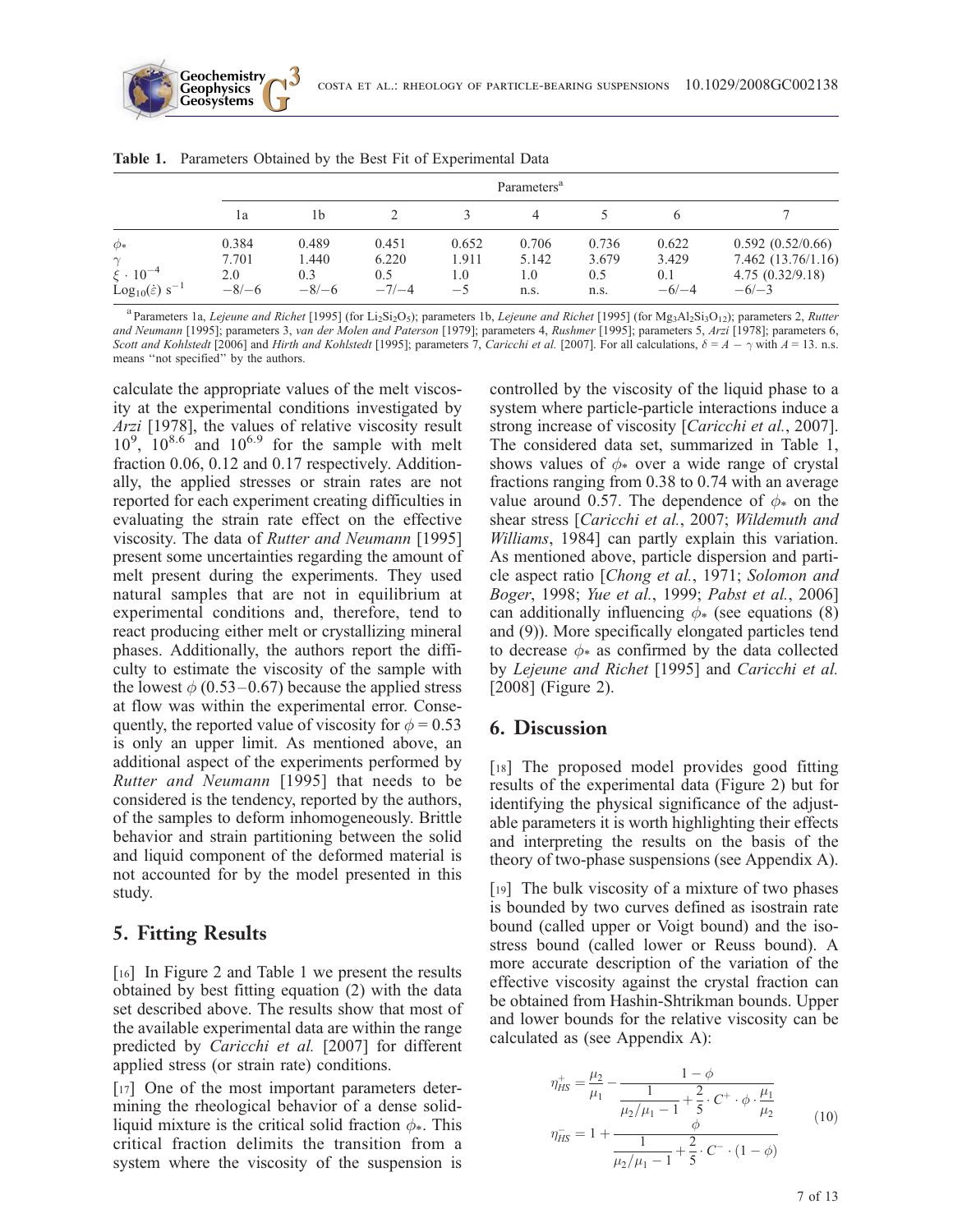

where the symbol  $\eta$  denotes the ratio of the bulk viscosity to the soft phase viscosity,  $\phi$  is the volume fraction of the more viscous phase,  $\mu_1$  denotes the soft phase viscosity,  $\mu_2$  represents the viscosity of the more viscous phase  $\mu_{HS}^+$  and  $\mu_{HS}^-$  denote the upper and the lower bound for shear viscosity of the two phase system, and  $C^{\pm}$  is a constant (for a melt and solid mixture  $C^+$  = 1 and  $C^-$  = 9/7).

**Geochemistry Geophysics**

[20] The viscosity for the case of solid-phase supported flow is computed as the upper Hashin-Shtrikman boundary (or isostrain model); the flow, in this case, is controlled by the strain rate of the solid matrix. Conversely at high melt fraction the pressure or the shear stress is equal for both solid and melt phase and the flow is controlled by the soft phase. In this condition the viscosity corresponds to the lower Hashin-Shtrikman bound (or isostress case). Therefore, we know the two limits to which relative viscosity tends as  $\phi \rightarrow 0$  and  $\phi \rightarrow$ 1 respectively. The variations of relative viscosity in an intermediate range of solid fractions are related to the geometrical characteristics and size distribution of the suspended particles, and to the applied strain rate conditions. More precisely the applied strain rates influence the degree of randomness of the suspended particles, which, in turn, results in different trends of relative viscosity variation as function of the particle fraction.

[21] Figure 3 summarizes the effects of the parameters used in equations (1) and (2) on the variations of viscosity with respect to crystal fraction. The critical solid fraction  $\phi_*$  defines the limit of the regime where the viscosity is mainly controlled by the melt phase from the regime where interactions among particles have a pivotal role. The lowest values of  $\phi_*$  are characteristic for suspensions containing elongated particles (Figure 2). Increase of particle sphericity, strain rates and poly dispersion (wider distribution of particle sizes) results in an increase of  $\phi$ , which produces trends similar to those shown in Figure 3c.

[22] As mentioned above,  $\delta$  controls the maximum value of effective relative viscosity as  $\phi$  tends to 1 (Figure 3a). Consequently, large values of  $\delta$  are expected for suspensions containing particles with high resistance to deformation (i.e., high viscosity). The parameter  $\gamma$  controls the sharpness of the viscosity increase around the critical particle fraction (Figure 3b). The increase of the viscosity at the critical solid fraction is related to a strong increase of the tortuosity of the melt flow patterns [Gibilaro, 2001] due to the achievement of a continuous crystal framework. Suspensions containing randomly oriented particles are characterized by higher tortuosity of the melt flow patterns and consequently by relatively high values of  $\gamma$ . This observation is confirmed by the Caricchi et al. [2007] data in which the ordering of the particles, caused by higher applied strain rates, induces a strong decrease of  $\gamma$ (from  $\sim$  14 at 10<sup>-6</sup> s<sup>-1</sup> to  $\sim$ 1 at 10<sup>-3</sup> s<sup>-1</sup>).

[23] As previously reported, experimental data show an empirical relationship between  $\delta$  and  $\gamma$  $(\delta = A - \gamma \text{ with } A = 13)$ , allowing for reducing the number of free parameters. Moreover, this implies that the steeper the transition around the critical fraction  $\phi_*$  (controlled by  $\gamma$ ) the smoother the increase of viscosity at larger solid fractions.

[24] Concerning  $\xi$ , equation (3) shows that, for a given  $\phi_*$ , it determines the value of the characteristic viscosity  $\eta_* = \eta(\phi_*)$ . Like  $\delta$ , also  $\xi$  plays an important role in determining the relative viscosity at very high solid fraction. In fact, from equations (1) and (2) we can show that in the limit  $\phi \rightarrow 1$  we have:

$$
\eta \sim \frac{1}{\xi^{\mathcal{B}\phi_{\mathbf{\ast}}}} \left( 1 + \frac{\phi^{\delta}}{\phi_{\mathbf{\ast}}^{\delta}} \right) \approx \frac{1}{\xi^{\mathcal{B}\phi_{\mathbf{\ast}}}} \left( 1 + \phi_{\mathbf{\ast}}^{-\delta} \right). \tag{11}
$$

[25] These indications provide some constraints on the physical significance of the variations of the adjustable parameters. The additional effect due to strain rate are illustrated in Figure 2 and mathematically formulated in equation (8).

[26] The relationship between effective yield stress and melt fraction (see Appendix A) is valid up to the percolation limit of the solid matrix,  $\phi_C$ , i.e., the maximum solid fraction to obtain liquid interconnection [Zhou et al., 1995]. For higher  $\phi$ , particles start to deform substantially under the application of stress thereby inducing a rheological change from two-phase suspension to solid rock deformation.

[27] Additional experimental data exploring the effects of crystal size distributions, crystal shapes, and viscous heating at high strain rates are required to define accurately the range of variation of the fitting parameters as a function of the geometrical properties of the suspended particles.

## 7. Conclusions

[28] The effects of crystal fraction and strain rate on the rheology of partially crystallized magmas was presented and discussed. The proposed parameterization allows for describing variations of 6–9 orders of magnitude of the relative viscosity due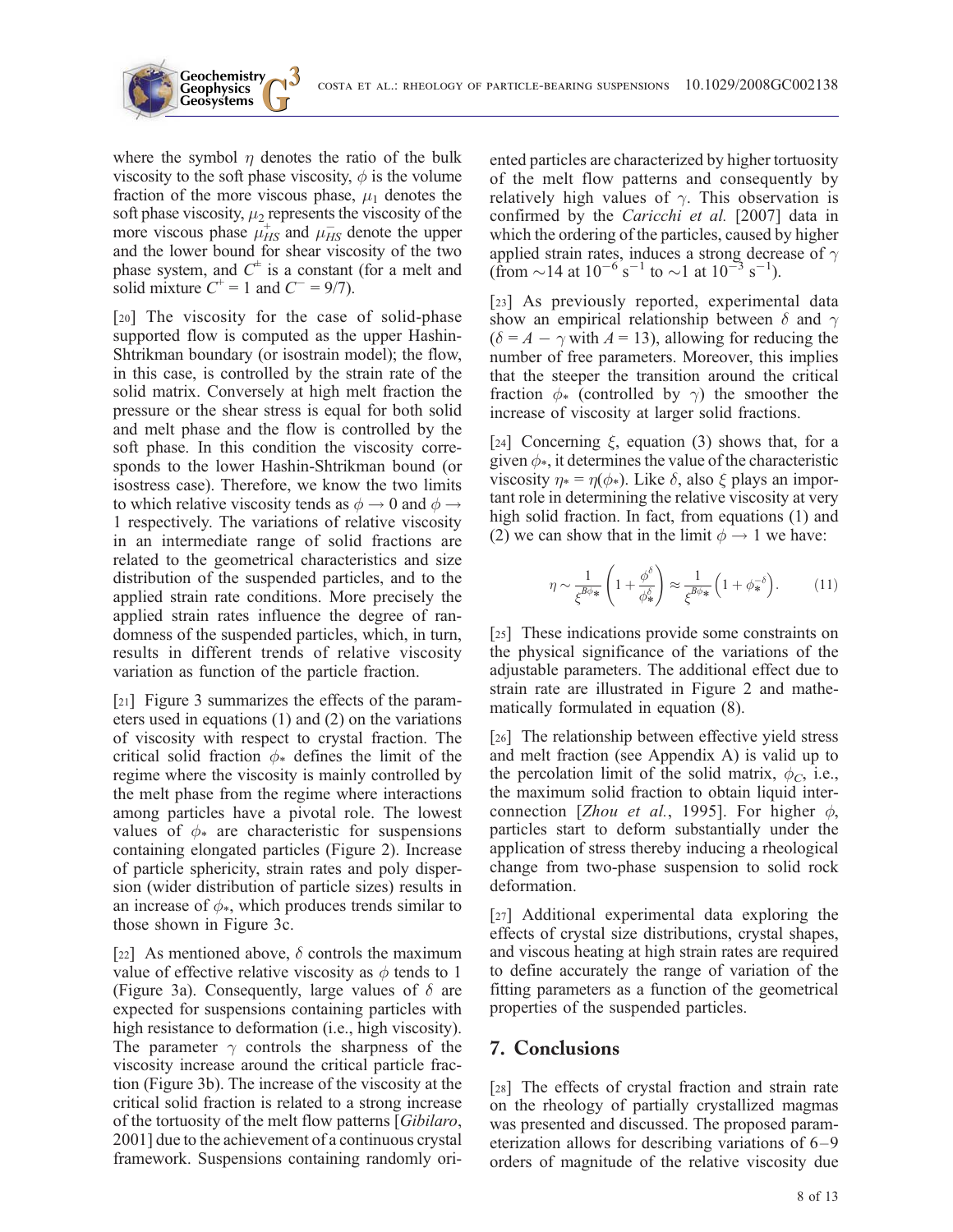

**Geochemistry**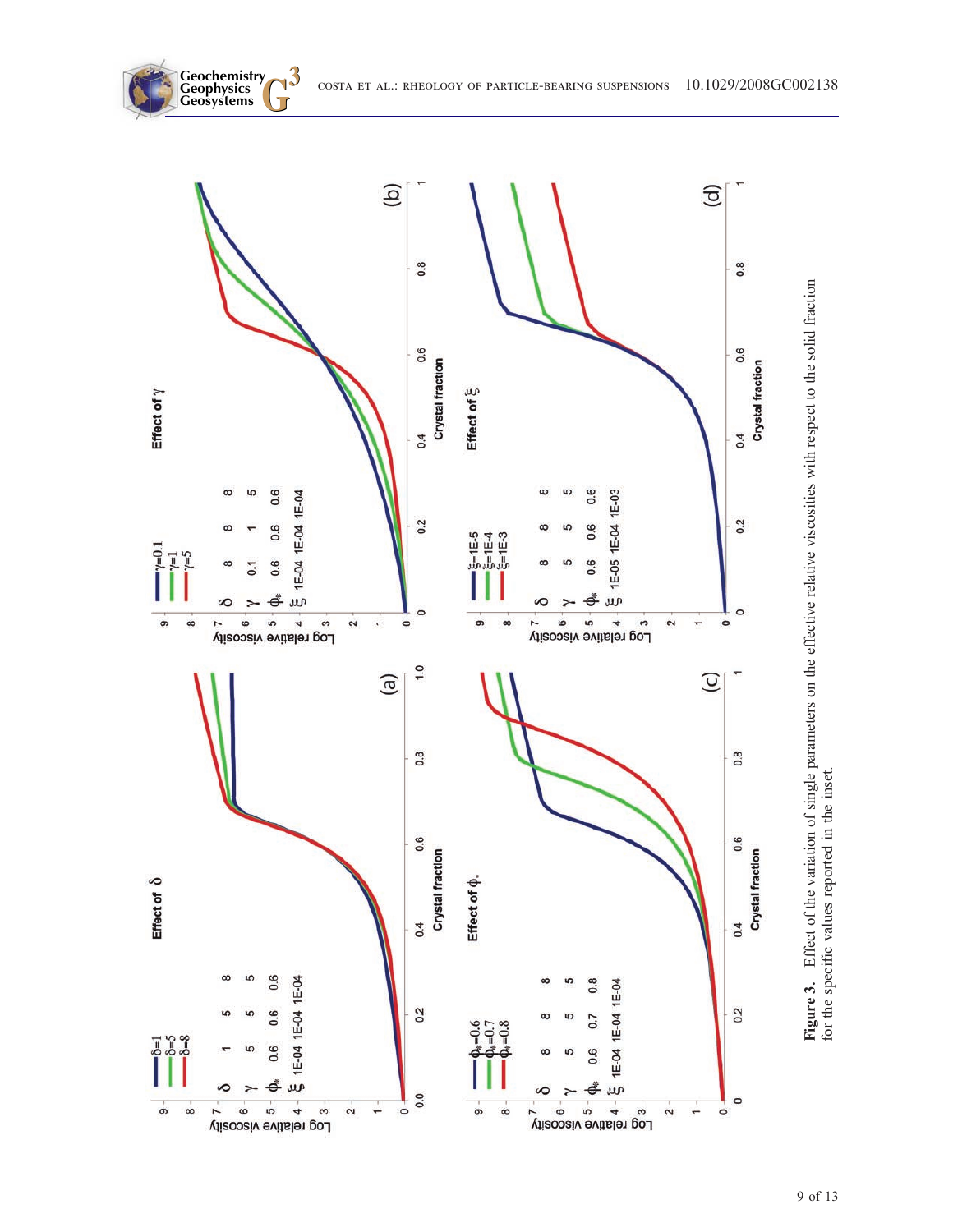

to the presence of crystals and up to 3 orders of magnitude due to shear thinning for a large experimental data set. The uncertainties in the relative proportions of melt and crystals and the lack of information on important experimental conditions (e.g., applied strain rate), result in  $1-2$  orders of magnitude uncertainty for effective relative viscosity at high crystal fractions. The influence of the parameters on the relative viscosity curve with respect to the crystal fraction is presented and their variations associated with changes of the geometries of the suspended particles and different applied stress (or strain rate).

**Geochemistry Geophysics**

## Appendix A

[29] In order to identify and interpret the physical significance of the adjustable parameters of the semiempirical model presented in this paper and some limitations of the model itself, here we briefly describe some concepts of the theory of two-phase suspensions.

[30] Lets revisit the rheology of a suspension consisting of two phases. The rheology of a mixture of two phases in general can be bounded by two curves which are called isostress model (the Reuss bound) and isostrain rate model (the Voigt bound), for details see Ji and Xia [2002] and Takeda and Obata [2003]. These two viscosity bounds are valid for pure shear deformation. In the case of a uniaxial deformation the situation is more complicated, instead of a shear stress, the sample is sheared because of the normal stress difference. Until the total deformation remains small, i.e., up to the point when the sample becomes anisotropic (i.e., no melt segregation, uniform compaction regime), the measured viscosity is a combination of the volume (bulk) and shear viscosity of sample, and the interpretation of the experimental results is based on the assumptions about bulk and shear viscosities of two phases [McKenzie, 1984; Ricard et al., 2001]. Splitting bulk and shear viscosities from the results of rock deformation experiments is not very common but it is still adequate if we consider crystal concentrations in the medium to medium-high solid fraction range.

[31] Let us consider two more robust and general bounds of the effective relative viscosity of a two phase mixture, that can be derived from Hashin-Shtrickman bounds  $(HS^{\pm})$ . If we assume the analogy between elastic and viscous cases of deformation, the Hashin-Shtrickman bounds for the shear viscosity can be obtained from the expression for the shear modulus of a two component mixture [Mavko et al., 1998]:

$$
\mu^{H\!S\pm} = \mu_1 + \frac{\phi}{(\mu_2 - \mu_1)^{-1} + \frac{2}{5} \cdot \frac{(1 - \phi)}{\mu_1} \cdot C^{\pm}},\tag{A1}
$$

where  $\mu$  is the shear viscosity of the two phases,  $\phi$  is the volume fraction of the more viscous phase,  $C^{\pm}$  is a constant. Upper and lower boundaries are interchanged swapping the indexes of phase 1 and 2. For the mixture of melt and solid phase  $C^+ = 1$ and  $C^- = 9/7$ , respectively. In the elastic case, the constant  $C^{\pm}$  is the ratio  $(K + 2\mu)/(K + 4/3\mu)$ , where K and  $\mu$  are the bulk and shear modulus. In the viscous case instead of  $K$  one needs to insert a volume viscosity, which, for the solid phase, is infinity and for liquid phase is about the value of the shear viscosity. The sample flow supported by solid phase is the case of the upper Hashin-Shtrickman boundary or isostrain model. The total sample flow in this case is controlled by the strain rate of a solid matrix. At high melt fractions the flow is supported by the soft phase, the pressure or the shear stress is equal in two phases. Thus, this situation corresponds to a lower Hashin-Strickman boundary or isostress case.

[32] Basically, the behavior of a flow with or without drainage can be understood as a smooth transition from one Hashin-Shtrickman boundary to another (see Figure A1). With respect to the Voigt and Reuss averaging the Hashin-Strickman bounds exclude anisotropic microstructures in two phase mixtures, but essentially they correspond to two limiting situations: the isostress  $(\mu^{\text{HS}-})$  and isostrain rate ( $\mu^{\text{HS+}}$ ) rheologies of a two component mixture.

[33] Concerning the dependence on the strain rate, the relative viscosity of two phase mixture can be formally written in a form of Cross equation [e.g., Barnes, 1999]:

$$
\mu = \mu_{\infty} + \frac{(\mu_0 - \mu_{\infty})}{1 + (\tau \cdot \dot{\varepsilon})^m},
$$
\n(A2)

where  $\mu_{\infty}$  und  $\mu_0$  are the viscosities at very high and very slow strain rates,  $\tau$  is the characteristic time of viscous stress relaxation and  $\dot{\varepsilon}$  is the strain rate. Here again,  $\tau$  represents an effective time scale, which separates two extreme rheological cases: with and without building of the pressure difference between two phases. In equation (A2), for Newtonian viscosity  $m = 2$ , for non-Newtonian behavior  $1 \le m \le 2$ . The relaxation time spectrum is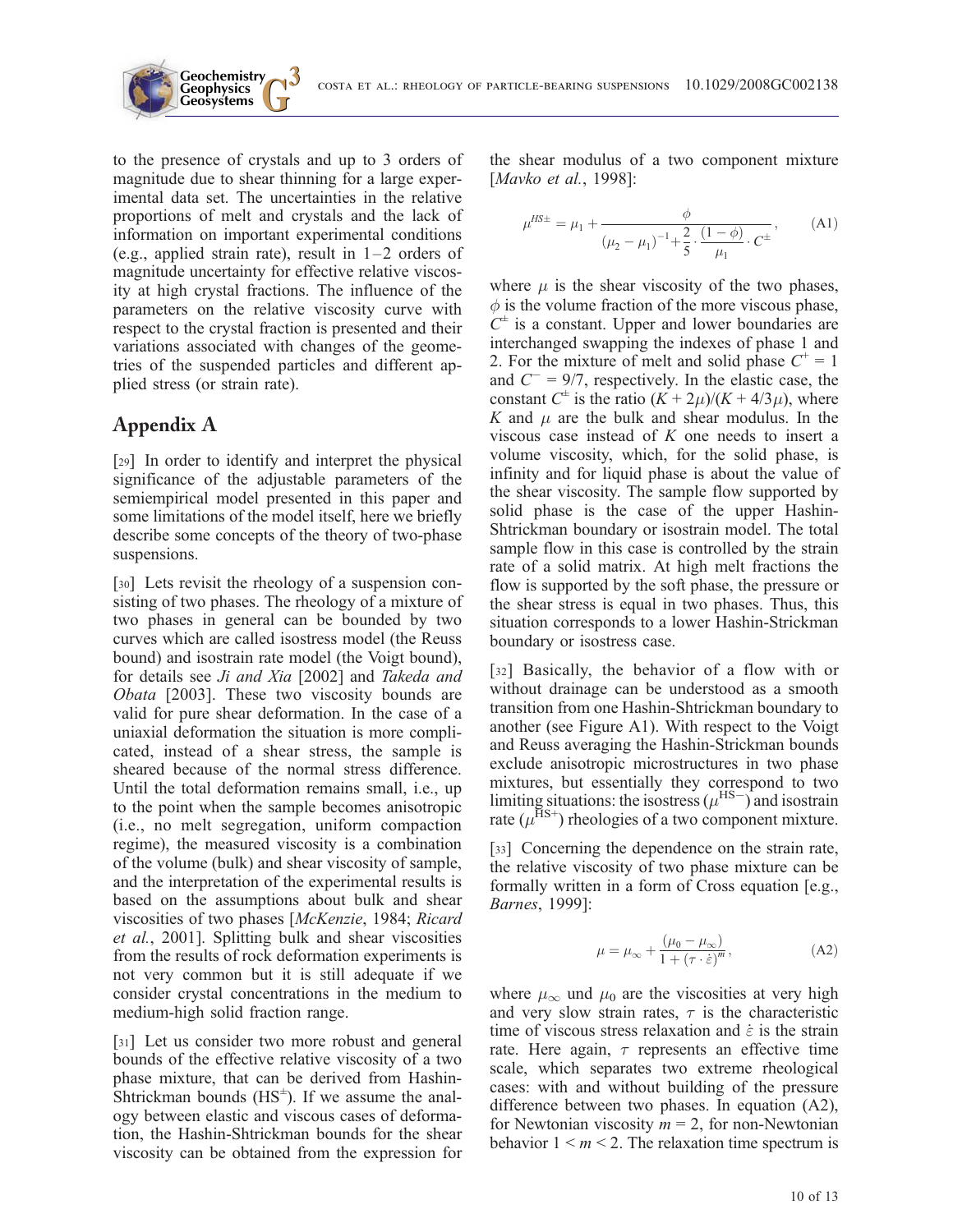



Figure A1. Examples of relative viscosities of a two phase mixture and bounds calculated using equations (A1), (A3), and (A4) using different parameters. The contrast of viscosities between the hard and the soft phase is assumed to be 10<sup>9</sup>; the strength of the solid phase is arbitrarily taken to be 10<sup>8</sup> Pa. In equation (A3) we set  $m = 2$ , and the stress  $\sigma$  was replaced by the product of a melt shear viscosity times the strain rate values indicated in the inset; in equation (A4) we set  $C = 5.10^4$  Pa,  $\varphi_K = 0.35$ ,  $\varphi_c = 0.95$ ,  $n = 1$ , and  $k = 1$ .

difficult to infer for mixtures, in the work by Renner *et al.* [2000],  $\tau$  has been related to the pore pressure relaxation time. A more practical expression which includes shear stress  $\sigma$  and pseudo–yield stress  $\sigma_v$  is the Ellis empirical equation [Barnes, 1999]:

$$
\mu = \mu_{\infty} + \frac{(\mu_0 - \mu_{\infty})}{1 + (\sigma/\sigma_Y)^m}.
$$
 (A3)

In the case of a two phase mixture we may associate the low-stress rheology with the situation when the liquid phase surrounds the solid phase  $\mu_{\infty} = \mu^{\text{HS}-}$  (at  $\phi \ll 1$ ). The high-stress rheology corresponds to the rheology in the isostrain rate case or the upper Hashin-Strickman boundary  $\mu_0 = \mu^{HS^+}$ . The scale of stress  $\sigma$  in equation (A3) can be taken formally as a product of melt viscosity and strain rate.

[34] A mixture of a solid and a liquid phase is characterized by two concentration limits of the solid phase between which the yield stress  $\sigma_{\nu}$  varies as a smooth function of  $\phi$ . There are a nontouching limit of concentration,  $\phi_K$ , and a percolation threshold of the solid matrix,  $\phi_c$ . According to *Barnes* [1999], this means that, if the solid fraction  $\phi$  is between these two limiting cases, the mixture has two viscosities: at high stresses the mixture will flow with a smaller viscosity, whereas at low stresses the viscosity will become higher and the flow is creeping. The variation of the yield stress  $\sigma_{v}$ as a function of  $\phi$  between these two concentrations  $\phi_K < \phi < \phi_c$  is given by *Barnes* [1999]:

$$
\sigma_Y = C \cdot \frac{(\phi - \phi_K)^n}{(\phi_c - \phi)^k},\tag{A4}
$$

where  $C$ , *n* and *k* are empirical constants describing how fast the yield stress  $\sigma_v$  varies between the two limiting concentrations. Above the percolation threshold,  $\phi > \phi_c$ , the yield stress  $\sigma_v$  is a smooth monotonic function of melt concentration up to the yield strength of the solid phase with closed porosity,  $\phi = 1$ . The effective shear stress appears to be a monotonously increasing function from the solid phase fraction  $\phi_K$  up to  $\phi_c$ . Then,  $\sigma_v$  increases stepwise with the decrease of porosity reaching the value of the yield stress of a solid matrix. The critical porosity of the solid matrix  $\phi_c$  is associated with the rupture of a critical cluster according to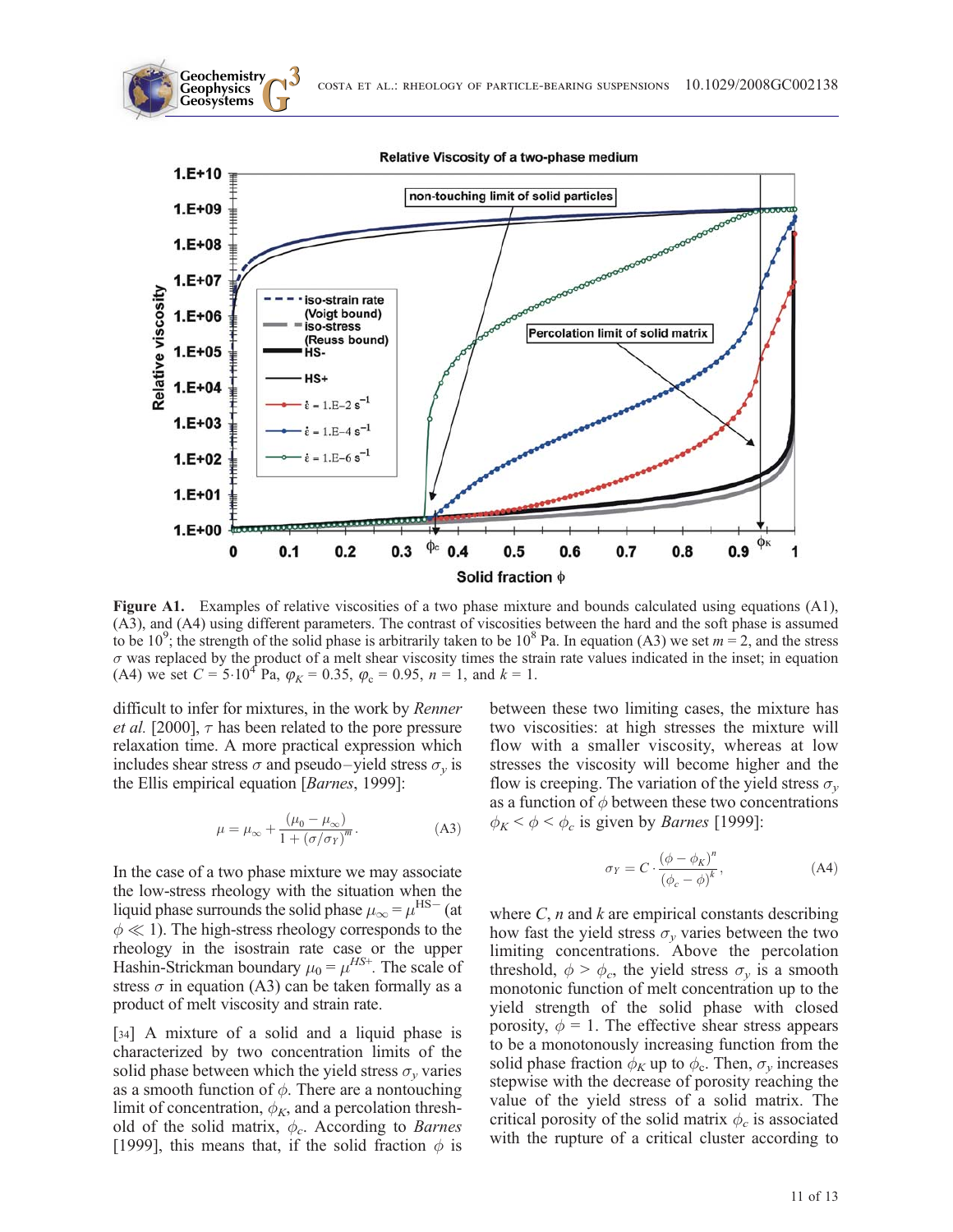the percolation theory [Guéguen and Palcialuskas, 1994].

**Geochemistry Geophysics**

[35] The introduction of an "effective" or a pseudo-yield stress  $\sigma_Y$  can implicitly incorporate a drainage effect of melt in the matrix and interaction effects between melt and solid phase. For the relaxation of the melt overpressure a diffusion type of equation can been used, with a relaxation time inversely proportional to the permeability of the solid matrix. Approaching the percolation threshold, the relaxation time tends to a power law on porosity [Renner et al., 2000]. The problem of the description of this low melt concentration regime is out of the scope of this paper.

[36] The transition from high-viscosity to lowerviscosity regime in creep experiments with partially molten samples of olivine with MORB was described by Scott and Kohlstedt [2006] in the range of the strain rate from  $10^{-6}$  to  $10^{-4}$  s<sup>-1</sup>. The underlined mechanism has been attributed to the transitional nature of the creep process, from diffusion creep at low strain rates to grain boundary sliding at high strain rates. The variation of the grain size in samples influences the proportionality constant in equation (A4),  $C \sim d^{-2}$  [Barnes, 1999]. In smaller grain size mixture the relative viscosity tends to the upper Hashin-Shtrickman boundary  $\mu^{HS+}$  and the rheologically critical melt threshold shifts to larger melt fractions.

[37] As an example, in Figure A1 we show few case of relative viscosities of a two phase mixture and corresponding bounds calculated using equations (A1), (A3), and (A4) using the parameter values reported in the caption.

[38] Obviously this kind of description of a two phase rheology is a simplified idealization. However, the shape of the curves plotted in Figure A1 obtained from equations (A1), (A3) and (A4) mimics the trend of the experimental results and it is qualitatively similar to the behavior of the model discussed in this paper.

#### Acknowledgment

[39] This work was supported by a NERC grant (NE/ C509958/1). Discussions with O. Melnik and S. Muller greatly improved the manuscript. The work benefited from critical and helpful reviews by J. Mecklenburgh, G. Hirth, and J. Renner.

## References

Arzi, A. (1978), Critical phenomena in the rheology of partially melted rocks, Tectonophysics, 44, 173-184, doi:10.1016/0040-1951(78)90069-0.

- Auer, F., H. Berkhemer, and G. Oehlschlegel (1981), Steady state creep of fine grain granite at partial melting, J. Geophys., 49, 89 – 92.
- Bagdassarov, N., and A. Dorfman (1998), Granite rheology: Magma flow and melt migration, J. Geol. Soc., 155, 863-872, doi:10.1144/gsjgs.155.5.0863.
- Barnes, H. (1999), The yield stress-a review or ' $\pi \alpha \nu \tau \alpha \rho \epsilon \nu'$  everything flows?, J. Non-Newtonian Fluid Mech., 81, 133-178, doi:10.1016/S0377-0257(98)00094-9.
- Bercovici, D., Y. Ricard, and G. Schubert (2001), A two-phase model of compaction and damage: 1. General theory, J. Geophys. Res., 106(B5), 8887 – 8906, doi:10.1029/ 2000JB900430.
- Caricchi, L., L. Burlini, P. Ulmer, T. Gerya, M. Vassalli, and P. Papale (2007), Non-Newtonian rheology of crystal-bearing magmas and implications for magma ascent dynamics, Earth Planet. Sci. Lett., 264, 402-419, doi:10.1016/ j.epsl.2007.09.032.
- Caricchi, L., D. Giordano, L. Burlini, P. Ulmer, and C. Romano (2008), Rheological properties of magma from the 1538 eruption of Monte Nuovo (Phlegrean Fields, Italy): An experimental study,Chem. Geol., 256, 158 – 171, doi:10.1016/j.chemgeo. 2008.06.035.
- Champallier, R., M. Bystricky, and L. Arbaret (2008), Experimental investigation of magma rheology at 300 MPa: From pure hydrous melt to 76 vol. % of crystals, Earth Planet. Sci. Lett., 267, 571-583, doi:10.1016/j.epsl.2007.11.065.
- Chong, J., E. Christiansen, and A. Baer (1971), Rheology of concentrated suspension, J. Appl. Polym. Sci., 15, 2007-2021, doi:10.1002/app.1971.070150818.
- Costa, A. (2005), Viscosity of high crystal content melts: Dependence on solid fraction, Geophys. Res. Lett., 32, L22308, doi:10.1029/2005GL024303.
- Costa, A., O. Melnik, and R. Sparks (2007a), Controls of conduit geometry and wall rock elasticity on lava dome eruptions, Earth Planet. Sci. Lett., 260, 137-151, doi:10.1016/j.epsl.2007.05.024.
- Costa, A., O. Melnik, R. Sparks, and B. Voight (2007b), Control of magma flow in dykes on cyclic lava dome extrusion, Geophys. Res. Lett., 34, L02303, doi:10.1029/ 2006GL027466.
- Gibilaro, L. G. (2001), Fluidization-Dynamics, 256 pp., Butterworth-Heinemann, Oxford, U. K.
- Goetze, C. (1977), A brief summary of our present day understanding of the effect of volatiles and partial melt on the mechanical properties of the upper mantle, in High-Pressure Research: Applications in Geophysics, edited by M. H. Manghnani and S. Akimoto, pp. 3 – 23, Academic, New York.
- Guéguen, Y., and V. Palcialuskas (1994), *Introduction to the* Physics of Rocks, 294 pp., Princeton Univ. Press, Princeton, N. J.
- Hess, K. U., and D. B. Dingwell (1996), Viscosities of hydrous leucogranite melts: A non-Arrhenian model, Am. Mineral., 81, 1297 – 1300.
- Hess, K., B. Cordonnier, Y. Lavallée, and D. B. Dingwell (2008), Viscous heating in rhyolite: An in situ experimental, Earth Planet. Sci. Lett., 275, 121 – 126, doi:10.1016/ j.epsl.2008.08.014.
- Hirth, G., and D. L. Kohlstedt (1995), Experimental constraints on the dynamics of the partially molten upper mantle: Deformation in the diffusion creep regime, J. Geophys. Res., 100, 1981-2001, doi:10.1029/94JB02128.
- Ji, S., and B. Xia (2002), Rheology of Polyphase Earth Materials, 300 pp., Polytech. Int. Press, Québec, Que., Canada.